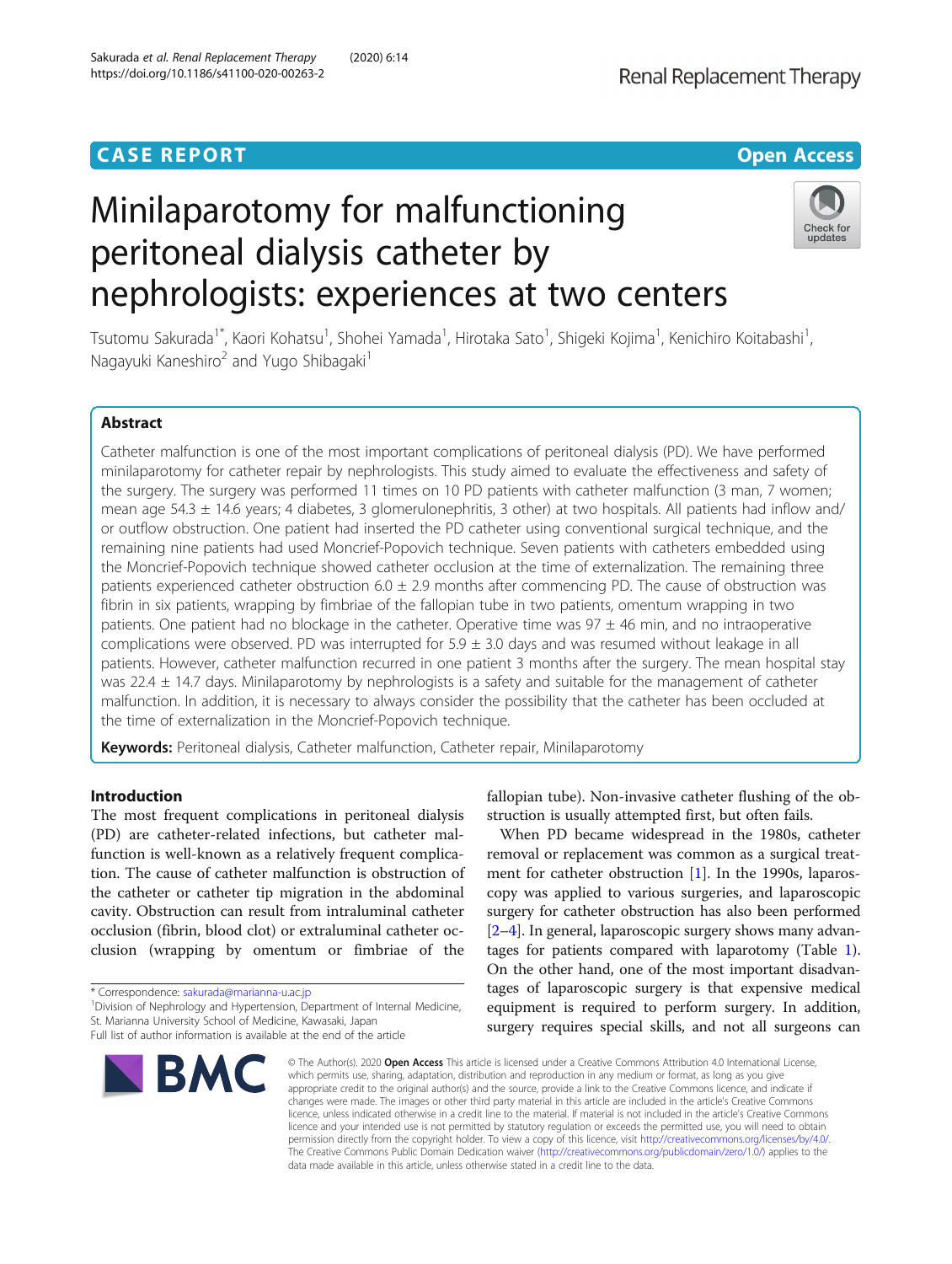<span id="page-1-0"></span>Table 1 Comparison between laparoscopic surgery and laparotomy

|                                        | Laparoscopic<br>surgery | Laparotomy          |  |
|----------------------------------------|-------------------------|---------------------|--|
| Length of skin incision                | Small                   | Large               |  |
| Operation time                         | Long                    | Short               |  |
| Postoperative pain                     | Mild                    | Severe              |  |
| Postoperative recovery                 | Ouick                   | Slow                |  |
| Risk of incisional hernia              | l ow                    | High                |  |
| Risk of surgical site infection        | l ow                    | High                |  |
| Length of hospitalization              | Short                   | Long                |  |
| Laparoscopic skills                    | Necessary               | Unnecessary         |  |
| Observation in the abdominal<br>cavity | Possible                | Impossible          |  |
| Laparoscopic equipment                 | Necessary               | Unnecessary         |  |
| Medical cost                           | High                    | l ow                |  |
| Anesthesia                             | General                 | General or<br>local |  |

use a laparoscope. Indeed, it has also been reported that the incidence of complications due to laparoscopic surgery is related to the experience of the surgeon [[5\]](#page-4-0). Furthermore, laparotomy can be performed under local anesthesia, but most laparoscopic surgeries require general anesthesia.

In 2008, Kim et al reported minilaparotomy under local anesthesia for catheter malfunction by surgeons for the first time [\[6](#page-4-0)]. Li et al, a Taiwanese urologists, also performed a small laparotomy for catheter malfunction and performed simultaneous catheter abdominal wall fixation, demonstrating its usefulness [\[7](#page-4-0)]. A number of nephrologists in Japan have reportedly been performing surgeries related to peritoneal access [\[8](#page-4-0)]. Therefore, many nephrologists also have performed this procedure for catheter malfunction, but all of which are only case reports. We believe that this procedure can be performed by a nephrologist, and we have performed it on 11 patients. The retrospective observational study aimed to evaluate the effectiveness and safety of minilaparotomy by nephrologists.

#### **Methods**

Between April 2011 and November 2019, a total of 185 PD catheter placements were performed at St. Marianna University School of Medicine Hospital and Kawasaki Municipal Tama Hospital. Of these, 138 catheters were embedded using the Moncrief-Popovich technique [\[9](#page-4-0)], and 127 catheters had been externalized as of November 2019. The remaining 47 catheters were placed using conventional surgical techniques with creation of an exit site. We retrospectively evaluated the patients who performed minilaparotomy for catheter malfunction and investigated the background characteristics (age, sex, primary disease of end-stage kidney disease, body mass index, past history of abdominal surgery), cause of obstruction, type of catheter, type of anesthesia, operative time, intraoperative complications, PD interruption period, hospital stay, and postoperative outcomes. Laparotomy was selected for these surgeries (catheter placements and catheter repairs) because nephrologists are not allowed to use laparoscopy in PD catheter-related surgeries at our facilities. The study was approved by the institutional review boards of the two hospitals (No. 4302).

# Minilaparotomy for catheter repair

First, a bag containing dialysate was connected to the patient's connecting tube before surgery. The reason for this connection is to confirm intraoperatively whether dialysate can be smoothly infused after apparent release of the obstruction. Intravenous cefazolin (1 g) was administered as antibiotic prophylaxis just prior to surgery. A skin incision of about 4 cm was made on the caudal side from the catheter insertion wound, fat tissue was detached, the anterior rectus sheath was dissected, rectus muscle was bluntly divided, and the peritoneum was reached. The peritoneum was incised to a length of approximately 1.5 cm, and the abdominal cavity was identified. The forefinger was then inserted into the abdominal cavity, and the catheter was slowly removed. As a key point in removal, the catheter is easy to take out by rolling the catheter with fingertip. If the catheter could be removed without resistance, we examined the cause of the obstruction. After removing the obstruction from the catheter, dialysate was injected to confirm catheter function. Finally, the catheter was manually inserted into the peritoneal cavity, the peritoneum was closed tightly with continuous suturing, and the anterior rectus sheath and skin were sutured.

## Results

Table [2](#page-2-0) shows details for the 10 patients who performed minilaparotomy for catheter malfunction (3 man, 7 women; mean age  $54.3 \pm 14.6$  years). In case 8, catheter malfunction was recurred 3 months after the minilaparotomy, and the second minilaparotomy was performed. The underlying pathology was unknown in 1 case, nephrosclerosis in 1 case, polycystic kidney in 1 case, diabetes in 4 cases, and glomerulonephritis in 3 cases. The mean body mass index at the time of minilaparotomy was  $22.6 \pm 3.6$  kg/m<sup>2</sup>. Three of the 11 patients had a history of abdominal surgery, comprising ectopic pregnancy in one, kidney transplantation in one, and ovarian cystectomy in the other. One patient had inserted the PD catheter using conventional surgical technique, and the remaining nine patients had used Moncrief-Popovich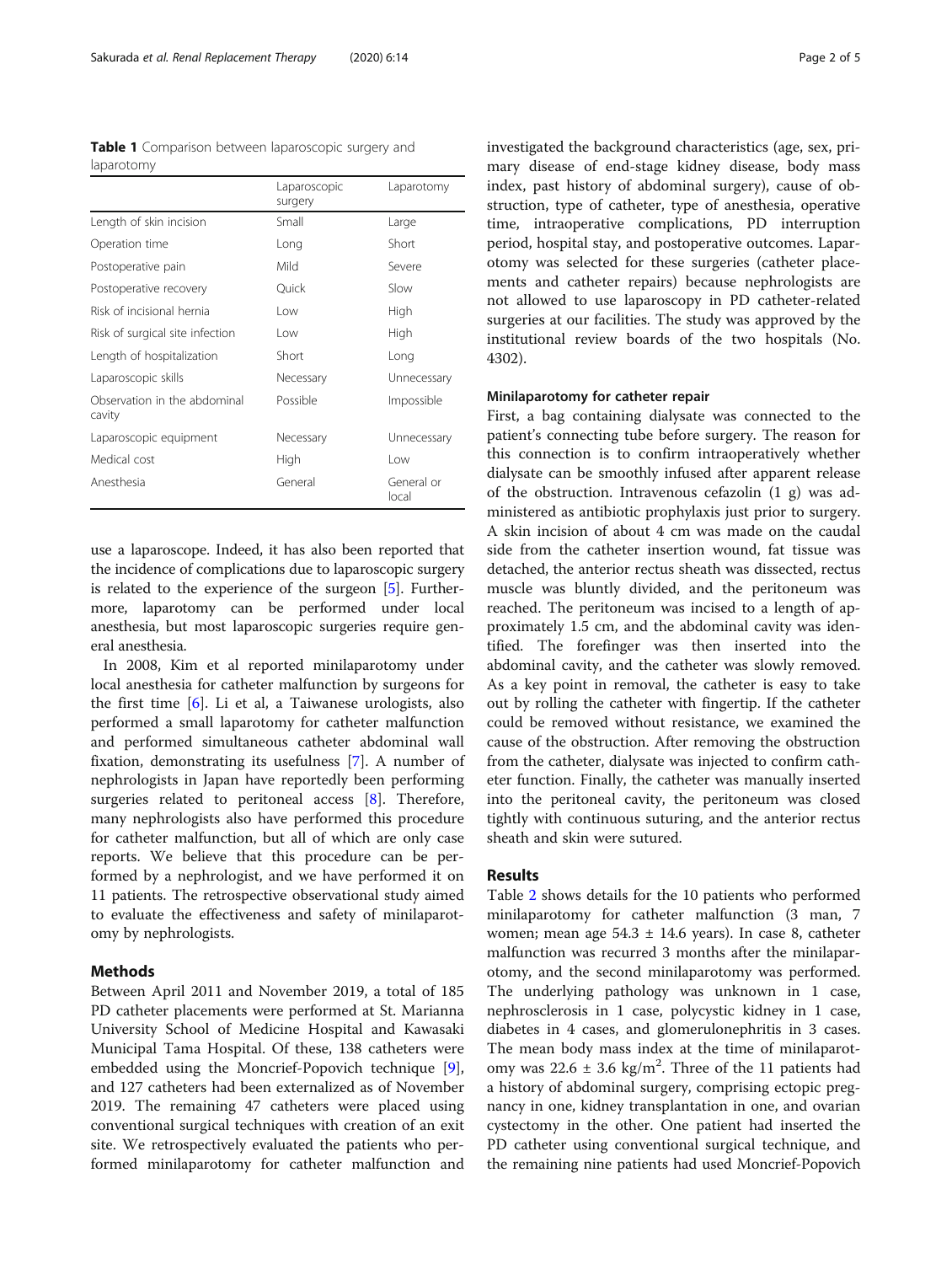<span id="page-2-0"></span>**Table 2** Background of peritoneal dialysis patients who underwent minilaparotomy

| Case           | Age (years) | Sex    | Primary disease of ESKD | BMI ( $kg/m2$ ) | Past history of abdominal surgery | Moncrief-Popovich technique |
|----------------|-------------|--------|-------------------------|-----------------|-----------------------------------|-----------------------------|
|                | 54          | Male   | <b>PKD</b>              | 24.9            | None                              | Yes                         |
| 2              | 65          | Female | Unknown                 | 24.5            | None                              | Yes                         |
| 3              | 67          | Female | <b>CGN</b>              | 24.2            | Ectopic pregnancy                 | Yes                         |
| $\overline{4}$ | 73          | Female | <b>CGN</b>              | 19.8            | None                              | No                          |
| 5              | 84          | Female | <b>DKD</b>              | 22.8            | None                              | Yes                         |
| 6              | 83          | Female | Nephrosclerosis         | 20.7            | None                              | Yes                         |
| $\overline{7}$ | 59          | Female | <b>DKD</b>              | 30.4            | Ovarian cystectomy                | Yes                         |
| 8              | 34          | Female | <b>MPGN</b>             | 19.7            | Kidney transplantation            | Yes                         |
| 9              | 58          | Male   | <b>DKD</b>              | 21.4            | None                              | Yes                         |
| 10             | 66          | Male   | <b>DKD</b>              | 18.0            | None                              | Yes                         |
|                |             |        |                         |                 |                                   |                             |

ESKD End-stage kidney disease, BMI Body mass index, eGFR Estimated glomerular filtration rate, PKD Polycystic kidney disease, CGN Chronic glomerulonephritis, DKD Diabetic kidney disease, MPGN Membranoproliferative glomerulonephritis

technique. Three types of catheter were placed as follows: Swan Neck Sendai Catheter with 0.7 mm lateral hole and 2.6 mm tip hole (JB-5(A); Hayashidera, Ishikawa, Japan) in 1 patient, Straight Long Shoot Catheter with 0.7 mm lateral hole and 2.6 mm tip hole (JL-3(A)S3; Hayashidera) in 5 patients, and JBS-2 slit-type semi-long catheters with 0.5 mm lateral hole and 2.0 mm tip hole (Meditech, Tokyo, Japan) in 4 patients. All patients had inflow and/or outflow obstructions. Table 3 shows postoperative outcomes of minilaparotomy. Minilaparotomy was performed under local anesthesia in 1 patient, spinal anesthesia in 2 patients, and general anesthesia in 7 patients. Among the 10 patients, 7 catheters had been occluded at externalization. In those cases, the mean burial period was  $10.3 \pm 5.1$ months, and most of the cause of obstructions was fibrin. The remaining 3 patients experienced catheter obstruction  $6.0 \pm 2.9$  months after commencing PD; the cause of obstruction was wrapping by fimbriae of the fallopian tube

Table 3 Postoperative outcomes of minilaparotomy

in two patients and omentum wrapping in two patients. One patient had no blockage in the catheter. Omentectomy was added for two patients with omentum wrapping. Figure [1](#page-3-0) shows a catheter wrapped by fimbriae of the fallopian tube. The mean operative time for minilaparotomy was  $97 \pm 46$  min, and no intraoperative complications were observed. PD interruption period was  $5.9 \pm 3.0$  days, and PD could be resumed without leakage in all patients. The mean hospital stay was  $22.4 \pm 14.7$  days, and PD was able to be resumed without trouble after discharge.

# Discussion

A recent study reported the incidence of catheter malfunction due to obstruction as within the range of 3– 20% [\[10\]](#page-4-0). In our study, 10 patients experienced catheter obstruction among 174 patients who initiated PD. The incidence of catheter malfunction was thus approximately 6.0%, but this result included cases used the Moncrief-

|                | Case Cause of obstruction     | Malfunction onset time or [burial period]<br>(months) | Operative time<br>(min) | Interruption period<br>(days) | Hospital stay<br>(days) |
|----------------|-------------------------------|-------------------------------------------------------|-------------------------|-------------------------------|-------------------------|
|                | Fibrin                        | [11]                                                  | 47                      |                               | 10                      |
| $\overline{2}$ | Fibrin                        | $[19]$                                                | 60                      | 6                             | 6                       |
| 3              | Fibrin                        | $[9]$                                                 | 48                      | 3                             | 6                       |
| $\overline{4}$ | Fimbriae of fallopian<br>tube | 9                                                     | 59                      | 4                             | 14                      |
| 5              | Fibrin                        | [8]                                                   | 87                      | 7                             | 29                      |
| 6              | Fibrin                        | $[12]$                                                | 87                      | 5                             | 43                      |
| $\overline{7}$ | Fibrin                        | [11]                                                  | 83                      | 14                            | 32                      |
| 8              | Fimbriae of fallopian<br>tube | $[2]$                                                 | 187                     | 6                             | 49                      |
| 8              | Omentum                       | 3                                                     | 124                     | 5                             | 23                      |
| 9              | Omentum                       | $\overline{4}$                                        | 132                     | 4                             | 11                      |
| 10             | <b>NONE</b>                   | 8                                                     | 150                     | 4                             | 23                      |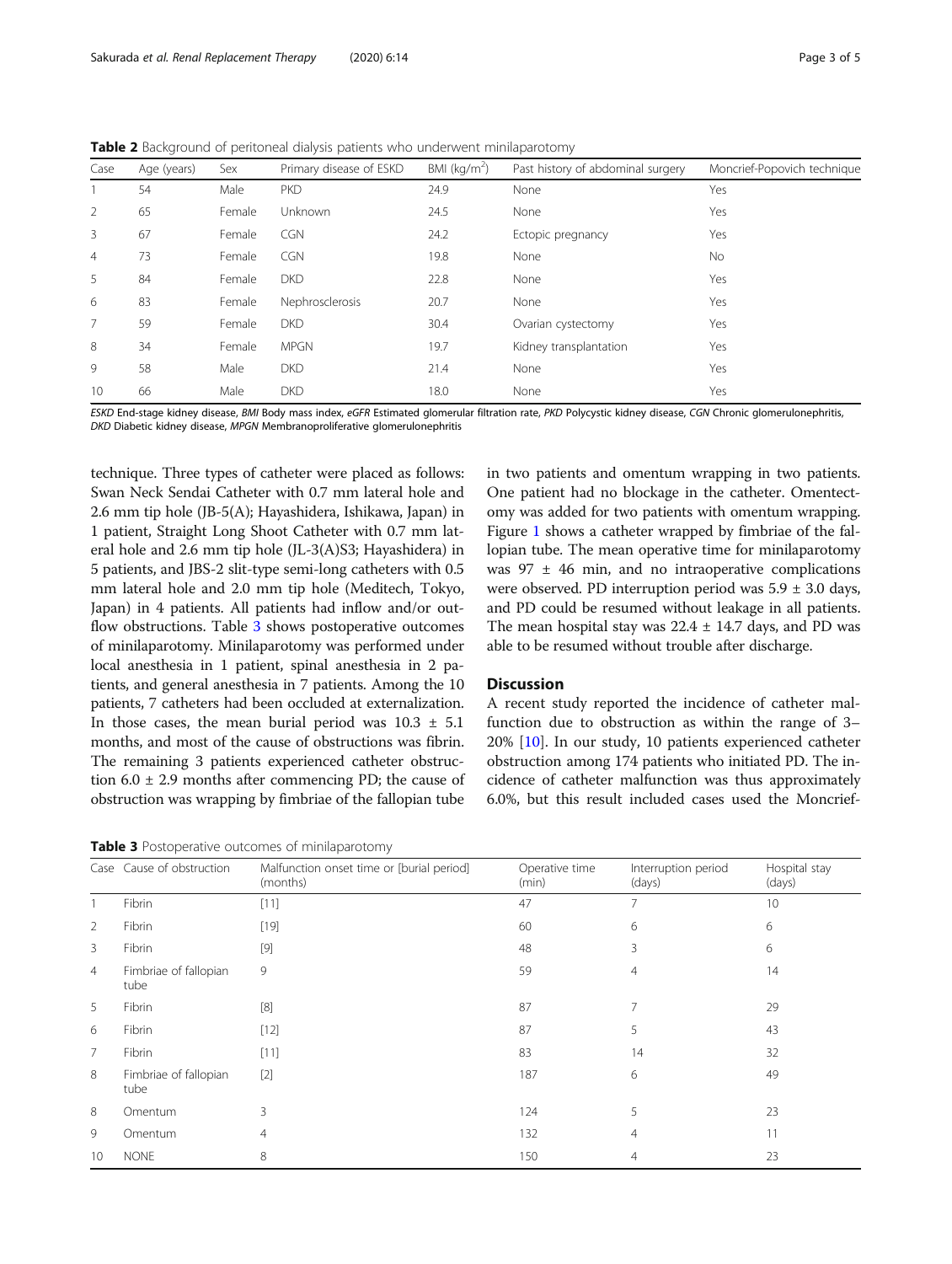Popovich technique. The incidences of catheter malfunctions in previous studies only have been reported for the conventional surgical technique. In our study, covering a period of about 8 years, only four patients (2.3%) had catheter malfunction during PD. The incidence rate, calculated over the observation period of 587 patient-years, was 0.019 episodes per patient-year. The incidence rate in conventional surgical technique group was 0.0017 patientyears, whereas that in Moncrief-Popovich technique group was 0.017 patient-years. We therefore believe that the incidence of catheter obstruction for the conventional surgical technique has been low at our facilities.

Several reports have examined the relationship between the duration of embedment and catheter malfunction in the Moncrief-Popovich technique. Brown et al. reported catheter malfunction in 6% of patients treated using Moncrief-Popovich technique, and the incidence of primary catheter failure was high among patients with late externalization [[11\]](#page-4-0). In addition, Crabtree et al. reported catheter malfunction in 14.3% of 84 catheters with mean embedment duration of 13.9 months [[12\]](#page-4-0). According to a recent study, increasing embedment duration was a significant predictor of catheter non-function at the time of externalization [\[13](#page-4-0)]. In our study, 5.1% of patients (7 out of 138 catheters) treated using the Moncrief-Popovich technique showed catheter obstruction. Most patients had embedment duration of more than 8 months. These results suggest that the conventional surgical technique may be better than the Moncrief-Popovich technique in patients who may be buried for more than 8 months.

Catheter occlusion caused by fimbriae of the fallopian tube is relatively rare, although some case reports have been published since the 1980s [[14,](#page-4-0) [15](#page-4-0)]. In past reports, wrapping by fimbriae of the fallopian tube was most often found in young female patients, in which case issues of fertility had to be considered. In case 4, fimbriae of the fallopian tube removed because the patient was elderly, while case 8 was preserved because she was young. In addition, catheter obstruction due to fimbriae of the fallopian tube is reportedly often associated with lower abdominal pain, but two patients were asymptomatic except for catheter malfunction. One patient had no blockage in the catheter at minilaparotomy. It is possible that the wrapping by omentum was released during the minilaparotomy, or that the tip of catheter had entered in-between intestinal tracts.

As mentioned in the introduction, minilaparotomy has been reported by surgeons, with a minimum of 28 min and a maximum of 51 min [\[6,](#page-4-0) [7](#page-4-0)]. In contrast, nephrologists had significantly longer operative times, with additional operations such as omental resection taking more than 2 h. However, there was no complication due to anesthesia, and resumption of PD without leakage was possible.

Although we have already mentioned the general advantages of laparoscopic surgery, various advantages unique to catheter repair are also present. First, the cause of catheter malfunction can be clarified under direct vision. With fluoroscopic images using contrast agent, although catheter kinking or the location of the catheter obstruction can be confirmed, identifying the specific cause of the obstruction is not possible. Second, a noteworthy advantage of laparoscopic surgery is the ability to treat occlusion and prevent relapse at the same time as reaching the diagnosis. Preventive surgeries for catheter malfunction include omentectomy, omentopexy, and laparoscopic internal fixation [\[16](#page-4-0)–[18\]](#page-4-0). Although such preventive surgeries are reportedly effective for preventing catheter malfunction, most of the studies in this area have been case accumulation studies, with few randomized controlled trials.

A disadvantage of laparoscopic surgery for catheter repair is leakage from the insertion port. PD interruption of at least 2–3 weeks after surgery is required to avoid leakage. In contrast, minilaparotomy can allow early resumption of PD due to the close suturing of the peritoneum. In our study, PD was resumed within 1 week in all except 1 case, and no leakage was found. One patient had a high BMI (30.4  $\text{kg/m}^2$ ) and diabetes mellitus, so the period of PD interruption was set at 2 weeks. Physiological adverse effects due to  $CO<sub>2</sub>$  pneumoperitoneum are also disadvantages for laparoscopic surgery [\[19](#page-4-0)]. Leung et al. performed laparoscopic salvages of the obstructed catheter and reported that the operation time was 45 to 75 min [[20](#page-4-0)]. In contrast, our operation time was long. We suspected that omentectomy and preservation of fimbriae of the fallopian tube were responsible for prolonged surgery time. With regard to the hospital stay in laparoscopic salvages,

hole and tip of the catheter, which is taken out with the nephrologist's forefinger. In addition, the lumen of the catheter contains necrotic tissue

<span id="page-3-0"></span>